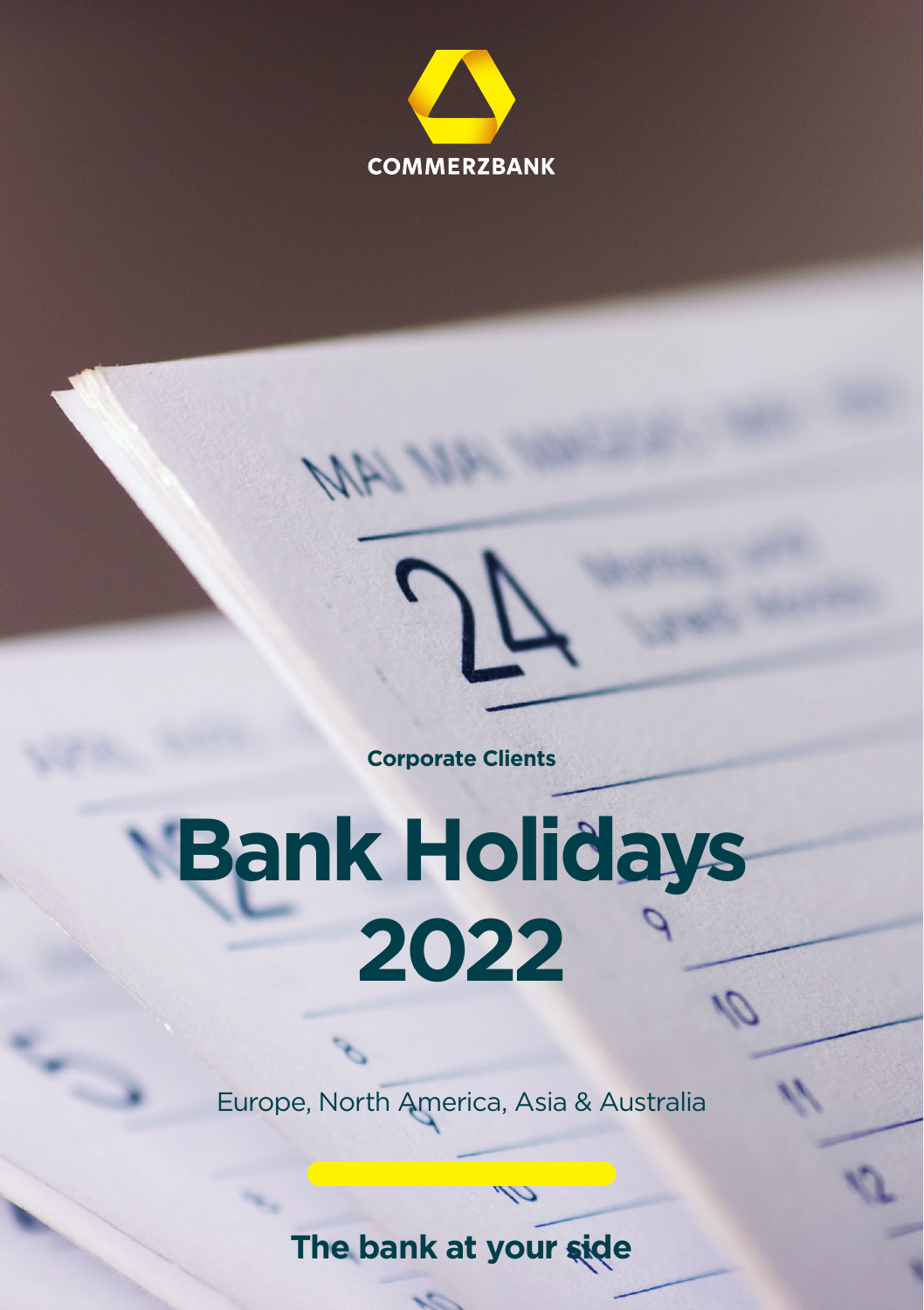| <b>January</b> |            |                                                                                                                       | <b>February</b> |     |                                             | <b>March</b>   |     |                       |
|----------------|------------|-----------------------------------------------------------------------------------------------------------------------|-----------------|-----|---------------------------------------------|----------------|-----|-----------------------|
| $\mathbf{1}$   | <b>Sat</b> | BRL, CHF, CNH, CZK, DKK, EUR,<br>HRK, HKD, HUF, IDR, JPY, KRW,<br>MXN, MYR, NOK, PLN, RON, SEK,<br>SGD, TRY, USD, ZAR | $\mathbf{1}$    | Tue | CNH, CNY, HKD, IDR, KRW, MYR,<br><b>SGD</b> | $\mathbf{1}$   | Tue | BRL, INR, KRW         |
| $\overline{a}$ | <b>Sun</b> | CHF, JPY, RON                                                                                                         | $\overline{2}$  | Wed | CNH, CNY, HKD, KRW, MYR, SGD                | $\overline{2}$ | Wed |                       |
| 3              | Mon        | AUD, BGN, CAD, CNH, CNY, GBP,<br>JPY, NZD, RUB, THB                                                                   | $\overline{3}$  | Thu | CNH, CNY, HKD                               | 3              | Thu | BGN, IDR              |
| $\overline{4}$ | Tue        | NZD, RUB                                                                                                              | $\overline{4}$  | Fri | CNH, CNY                                    | $\overline{4}$ | Fri |                       |
| 5              | Wed        | <b>RUB</b>                                                                                                            | 5               | Sat | CNH, CNY                                    | 5              | Sat |                       |
| 6              | Thu        | HRK, PLN, RUB, SEK                                                                                                    | $6\phantom{a}$  | Sun | CNH, CNY                                    | $6\phantom{a}$ | Sun |                       |
| $\overline{7}$ | Fri        | <b>RUB</b>                                                                                                            | $\overline{7}$  | Mon | MXN, NZD                                    | $\overline{7}$ | Mon | <b>RUB</b>            |
| 8              | Sat        |                                                                                                                       | 8               | Tue |                                             | 8              | Tue | <b>RUB</b>            |
| 9              | Sun        |                                                                                                                       | $\overline{9}$  | Wed |                                             | 9              | Wed |                       |
| 10             | Mon        | <b>JPY</b>                                                                                                            | 10              | Thu |                                             | 10             | Thu |                       |
| 11             | Tue        |                                                                                                                       | 11              | Fri | <b>JPY</b>                                  | 11             | Fri |                       |
| 12             | Wed        |                                                                                                                       | 12              | Sat |                                             | 12             | Sat |                       |
| 13             | Thu        |                                                                                                                       | 13              | Sun |                                             | 13             | Sun |                       |
| 14             | Fri        |                                                                                                                       | 14              | Mon |                                             | 14             | Mon | <b>HUF</b>            |
| 15             | Sat        |                                                                                                                       | 15              | Tue |                                             | 15             | Tue | <b>HUF</b>            |
| 16             | Sun        |                                                                                                                       | 16              | Wed | THB                                         | 16             | Wed |                       |
| 17             | Mon        | MXN, USD                                                                                                              | 17              | Thu |                                             | 17             | Thu | <b>ILS</b>            |
| 18             | Tue        | <b>MYR</b>                                                                                                            | 18              | Fri |                                             | 18             | Fri | <b>IN<sub>R</sub></b> |
| 19             | Wed        |                                                                                                                       | 19              | Sat | <b>INR</b>                                  | 19             | Sat |                       |
| 20             | Thu        |                                                                                                                       | 20              | Sun |                                             | 20             | Sun |                       |
| 21             | Fri        |                                                                                                                       | 21              | Mon | CAD, MXN, USD                               | 21             | Mon | JPY, MXN, ZAR         |
| 22             | Sat        |                                                                                                                       | 22              | Tue |                                             | 22             | Tue |                       |
| 23             | Sun        |                                                                                                                       | 23              | Wed | JPY, RUB                                    | 23             | Wed |                       |
| 24             | Mon        | NZD, RON                                                                                                              | 24              | Thu |                                             | 24             | Thu |                       |
| 25             | Tue        |                                                                                                                       | 25              | Fri |                                             | 25             | Fri |                       |
| 26             | Wed        | AUD, INR                                                                                                              | 26              | Sat |                                             | 26             | Sat |                       |
| 27             | Thu        |                                                                                                                       | 27              | Sun |                                             | 27             | Sun |                       |
| 28             | Fri        |                                                                                                                       | 28              | Mon | BRL, IDR                                    | 28             | Mon |                       |
| 29             | Sat        |                                                                                                                       |                 |     |                                             | 29             | Tue |                       |
| 30             | Sun        |                                                                                                                       |                 |     |                                             | 30             | Wed |                       |
| 31             | Mon        | CNH, CNY, KRW, NZD                                                                                                    |                 |     |                                             | 31             | Thu |                       |
|                |            |                                                                                                                       |                 |     |                                             |                |     |                       |

| <b>April</b>   |            | May                                                                                                         |                |            | June                                                                                      |                |            |                                           |
|----------------|------------|-------------------------------------------------------------------------------------------------------------|----------------|------------|-------------------------------------------------------------------------------------------|----------------|------------|-------------------------------------------|
| $\mathbf{1}$   | Fri        | <b>INR</b>                                                                                                  | 1              | <b>Sun</b> | BRL, CHF, CNH, CNY, CZK, EUR,<br>HRK, HUF, IDR, INR, KRW, MXN,<br>NOK, PLN, RON, SEK, TRY | $\mathbf{1}$   | Wed        | <b>IDR, RON</b>                           |
| $\overline{2}$ | Sat        | <b>INR</b>                                                                                                  | $\overline{2}$ | Mon        | BGN, CNH, CNY, GBP, HKD, IDR,<br>MYR, RUB, SGD, THB, TRY, ZAR                             | $\overline{2}$ | Thu        | <b>GBP</b>                                |
| $\overline{3}$ | <b>Sun</b> |                                                                                                             | 3              | <b>Tue</b> | CNH, CNY, IDR, INR, JPY, MYR,<br>PLN, RUB, SGD, TRY                                       | 3              | Fri        | CNH. CNY. GBP. HKD. THB                   |
| 4              | Mon        | CNH, CNY                                                                                                    | $\overline{4}$ | Wed        | CNH, CNY, JPY, MYR, THB, TRY                                                              | 4              | Sat        |                                           |
| 5              | Tue        | CNH, CNY, HKD                                                                                               | 5              | <b>Thu</b> | ILS, JPY, KRW                                                                             | 5 <sup>5</sup> | <b>Sun</b> | DKK, ILS                                  |
| 6              | Wed        | <b>THB</b>                                                                                                  | 6              | Fri        | <b>BGN</b>                                                                                | 6              | Mon        | CHF, DKK, HUF, KRW, MYR, NOK,<br>NZD, SEK |
| $\overline{7}$ | Thu        |                                                                                                             | $\overline{7}$ | Sat        |                                                                                           | $\overline{7}$ | <b>Tue</b> |                                           |
| 8              | Fri        |                                                                                                             | 8              | Sun        | CZK, KRW                                                                                  | 8              | Wed        |                                           |
| $\overline{9}$ | Sat        |                                                                                                             | $\overline{9}$ | Mon        | CNH, HKD, RUB                                                                             | 9              | Thu        |                                           |
| 10             | <b>Sun</b> | <b>INR</b>                                                                                                  | 10             | Tue        | <b>RUB</b>                                                                                | 10             | Fri        |                                           |
| 11             | Mon        |                                                                                                             | 11             | Wed        |                                                                                           | 11             | Sat        |                                           |
| 12             | Tue        |                                                                                                             | 12             | Thu        |                                                                                           | 12             | Sun        |                                           |
| 13             | Wed        | THB                                                                                                         | 13             | Fri        | <b>DKK</b>                                                                                | 13             | Mon        | AUD, RON, RUB                             |
| 14             | Thu        | DKK, INR, MXN, NOK, THB                                                                                     | 14             | Sat        |                                                                                           | 14             | Tue        |                                           |
| 15             | Fri        | AUD, BRL, CAD, CHF, CNH, CZK,<br>DKK, EUR, GBP, HKD, HUF, IDR,<br>INR, MXN, NOK, NZD, SEK, SGD,<br>THB, ZAR | 15             | <b>Sun</b> |                                                                                           | 15             | Wed        |                                           |
| 16             | Sat        | <b>ILS</b>                                                                                                  | 16             | Mon        | IDR, INR, MYR, SGD, THB                                                                   | 16             | Thu        | BRL, HRK, PLN, ZAR                        |
| 17             | <b>Sun</b> |                                                                                                             | 17             | Tue        | <b>NOK</b>                                                                                | 17             | Fri        |                                           |
| 18             | Mon        | AUD, CHF, CNH, CZK, DKK, EUR,<br>GBP, HRK, HKD, HUF, NOK, NZD,<br>PLN, SEK, ZAR                             | 18             | Wed        |                                                                                           | 18             | Sat        |                                           |
| 19             | Tue        | <b>MYR</b>                                                                                                  | 19             | Thu        | <b>TRY</b>                                                                                | 19             | Sun        |                                           |
| 20             | Wed        |                                                                                                             | 20             | Fri        |                                                                                           | 20             | Mon        | MXN, USD                                  |
| 21             | Thu        | <b>BRL</b>                                                                                                  | 21             | Sat        |                                                                                           | 21             | <b>Tue</b> |                                           |
| 22             | Fri        | <b>BGN, ILS, RON</b>                                                                                        | 22             | Sun        |                                                                                           | 22             | Wed        | <b>HRK</b>                                |
| 23             | Sat        | <b>TRY</b>                                                                                                  | 23             | Mon        | CAD                                                                                       | 23             | Thu        |                                           |
| 24             | Sun        |                                                                                                             | 24             | Tue        | <b>BGN</b>                                                                                | 24             | Fri        | NZD, SEK                                  |
| 25             | Mon        | AUD, BGN, NZD, RON                                                                                          | 25             | Wed        |                                                                                           | 25             | Sat        |                                           |
| 26             | Tue        |                                                                                                             | 26             | Thu        | CHF, DKK, IDR, NOK, SEK                                                                   | 26             | Sun        |                                           |
| 27             | Wed        | ZAR                                                                                                         | 27             | Fri        | <b>DKK</b>                                                                                | 27             | Mon        |                                           |
| 28             | Thu        |                                                                                                             | 28             | Sat        |                                                                                           | 28             | <b>Tue</b> |                                           |
| 29             | Fri        | <b>JPY</b>                                                                                                  | 29             | Sun        |                                                                                           | 29             | Wed        |                                           |
| 30             | Sat        |                                                                                                             | 30             | Mon        | HRK, MXN, USD                                                                             | 30             | Thu        |                                           |
|                |            |                                                                                                             | 31             | Tue        |                                                                                           |                |            |                                           |
| * = Estimated  |            |                                                                                                             |                |            |                                                                                           |                |            |                                           |

Für die Richtigkeit der gemachten Angaben kann keine Gewähr übernommen werden.<br>Any Information in this report is based on data outsained from sources considered to be reliable. Commerzbank Group accets no responsibility or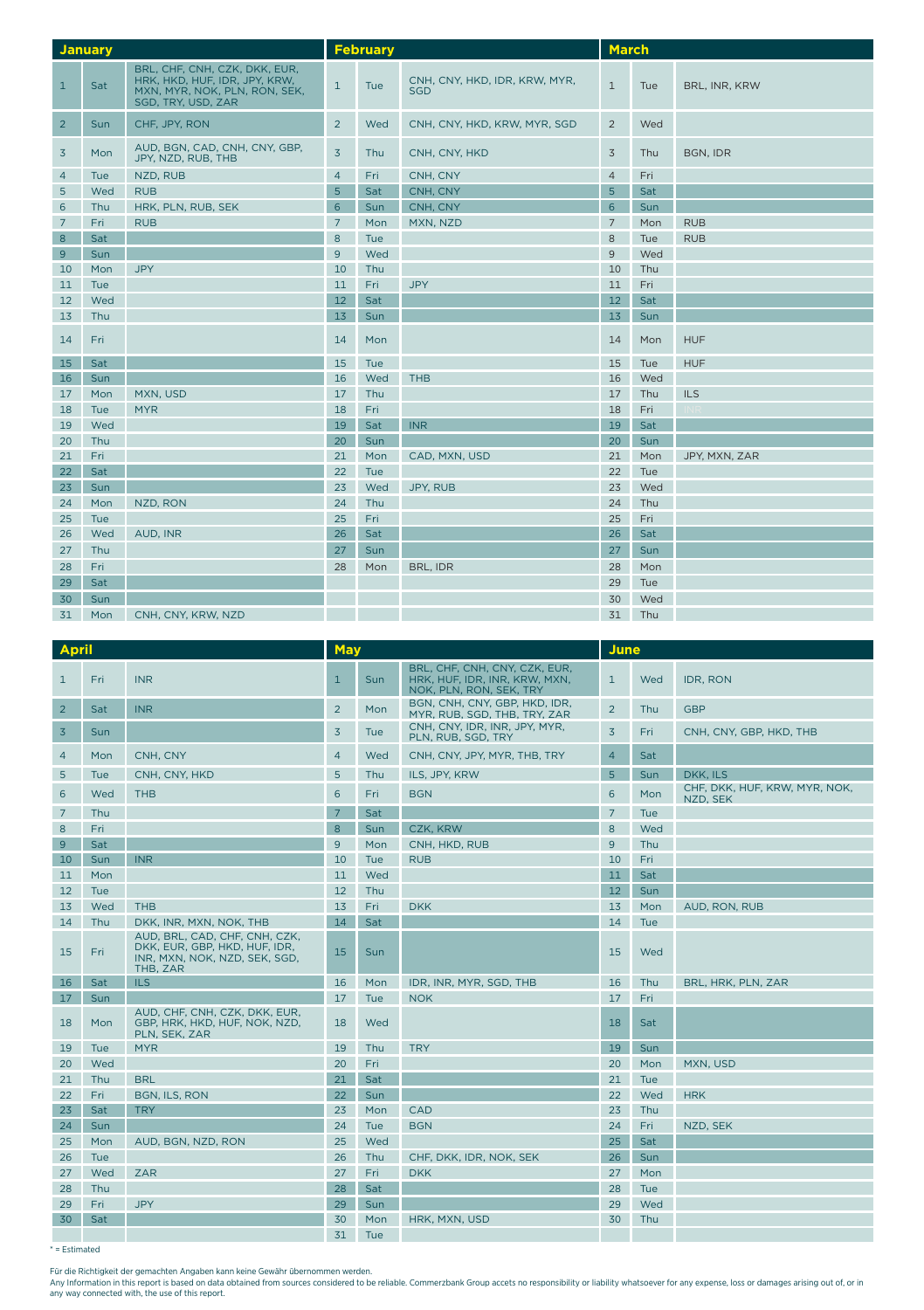| July           |     | <b>August</b>        |                |     | <b>September</b>        |                  |            |                    |
|----------------|-----|----------------------|----------------|-----|-------------------------|------------------|------------|--------------------|
| $\mathbf{1}$   | Fri | CAD, CNH, HKD        | $\mathbf{1}$   | Mon | AUD, CAD, CHF           | $\mathbf{1}$     | Thu        |                    |
| $\overline{2}$ | Sat |                      | $\overline{a}$ | Tue |                         | $\overline{2}$   | Fri        |                    |
| $\overline{3}$ | Sun |                      | $\overline{3}$ | Wed |                         | $\overline{3}$   | Sat        |                    |
| $\overline{4}$ | Mon | MXN, USD             | 4              | Thu |                         | $\overline{4}$   | Sun        |                    |
| 5              | Tue | <b>CZK</b>           | 5              | Fri | <b>HRK</b>              | 5                | Mon        | CAD, MXN, USD      |
| 6              | Wed | <b>CZK</b>           | 6              | Sat |                         | 6                | <b>Tue</b> | <b>BGN</b>         |
| $\overline{7}$ | Thu |                      | $\overline{7}$ | Sun | <b>ILS</b>              | $\overline{7}$   | Wed        | <b>BRL</b>         |
| 8              | Fri |                      | 8              | Mon |                         | $\boldsymbol{8}$ | Thu        |                    |
| 9              | Sat | <b>TRY</b>           | 9              | Tue | INR, SGD, ZAR           | 9                | Fri        | <b>KRW</b>         |
| 10             | Sun | <b>IDR, INR, TRY</b> | 10             | Wed |                         | 10               | Sat        | <b>KRW</b>         |
| 11             | Mon | MYR, SGD, TRY        | 11             | Thu | <b>JPY</b>              | 11               | Sun        |                    |
| 12             | Tue | <b>TRY</b>           | 12             | Fri | THB                     | 12               | Mon        | CNH, CNY, HKD, KRW |
| 13             | Wed | THB                  | 13             | Sat |                         | 13               | Tue        |                    |
| 14             | Thu |                      | 14             | Sun |                         | 14               | Wed        |                    |
| 15             | Fri | <b>TRY</b>           | 15             | Mon | HRK, INR, KRW, PLN, RON | 15               | Thu        |                    |
| 16             | Sat |                      | 16             | Tue | <b>INR</b>              | 16               | Fri        | MXN, MYR           |
| 17             | Sun |                      | 17             | Wed | <b>IDR</b>              | 17               | Sat        |                    |
| 18             | Mon | <b>JPY</b>           | 18             | Thu |                         | 18               | Sun        |                    |
| 19             | Tue |                      | 19             | Fri |                         | 19               | Mon        | <b>JPY</b>         |
| 20             | Wed |                      | 20             | Sat | <b>HUF</b>              | 20               | Tue        |                    |
| 21             | Thu |                      | 21             | Sun |                         | 21               | Wed        |                    |
| 22             | Fri |                      | 22             | Mon |                         | 22               | Thu        | <b>BGN</b>         |
| 23             | Sat |                      | 23             | Tue |                         | 23               | Fri        | <b>JPY</b>         |
| 24             | Sun |                      | 24             | Wed |                         | 24               | Sat        | ZAR                |
| 25             | Mon |                      | 25             | Thu |                         | 25               | Sun        |                    |
| 26             | Tue |                      | 26             | Fri |                         | 26               | Mon        | <b>ILS</b>         |
| 27             | Wed |                      | 27             | Sat |                         | 27               | Tue        | ILS.               |
| 28             | Thu | THB                  | 28             | Sun |                         | 28               | Wed        | <b>CZK</b>         |
| 29             | Fri | <b>THB</b>           | 29             | Mon | <b>GBP</b>              | 29               | Thu        |                    |
| 30             | Sat | <b>IDR, MYR</b>      | 30             | Tue | <b>TRY</b>              | 30               | Fri        | CAD                |
| 31             | Sun |                      | 31             | Wed | INR, MYR                |                  |            |                    |

| October          |            | <b>November</b>                             |                |     | <b>December</b>    |                |            |                                                                                                                       |
|------------------|------------|---------------------------------------------|----------------|-----|--------------------|----------------|------------|-----------------------------------------------------------------------------------------------------------------------|
| 1                | Sat        | CNH, CNY, HKD                               | 1              | Tue | HRK, HUF, PLN      | $\mathbf{1}$   | Thu        | <b>RON</b>                                                                                                            |
| $\overline{2}$   | Sun        | CNH, CNY, INR                               | $\overline{a}$ | Wed | <b>BRL, MXN</b>    | $\overline{2}$ | Fri        |                                                                                                                       |
| $\overline{3}$   | Mon        | AUD, CNH, CNY, KRW                          | 3              | Thu | <b>JPY</b>         | $\overline{3}$ | Sat        |                                                                                                                       |
| $\overline{4}$   | Tue        | CNH, CNY, HKD, ILS                          | 4              | Fri | <b>RUB</b>         | $\overline{4}$ | Sun        |                                                                                                                       |
| 5                | Wed        | CNH, CNY, ILS, INR                          | 5              | Sat |                    | 5              | Mon        | THB                                                                                                                   |
| 6                | Thu        | CNH, CNY                                    | 6              | Sun |                    | 6              | Tue        |                                                                                                                       |
| $\overline{7}$   | Fri        | CNH, CNY                                    | $\overline{7}$ | Mon |                    | $\overline{7}$ | Wed        |                                                                                                                       |
| $\boldsymbol{8}$ | Sat        | IDR, INR                                    | 8              | Tue | <b>INR</b>         | 8              | Thu        |                                                                                                                       |
| $\overline{9}$   | Sun        |                                             | 9              | Wed |                    | $\overline{9}$ | Fri        |                                                                                                                       |
| 10               | <b>Mon</b> | CAD, ILS, JPY, KRW, MXN, MYR,<br><b>USD</b> | 10             | Thu |                    | 10             | Sat        |                                                                                                                       |
| 11               | Tue        |                                             | 11             | Fri | CAD, MXN, PLN, USD | 11             | Sun        |                                                                                                                       |
| 12               | Wed        | <b>BRL</b>                                  | 12             | Sat |                    | 12             | Mon        | MXN, THB                                                                                                              |
| 13               | Thu        | THB                                         | 13             | Sun |                    | 13             | Tue        |                                                                                                                       |
| 14               | Fri        | THB                                         | 14             | Mon |                    | 14             | Wed        |                                                                                                                       |
| 15               | Sat        |                                             | 15             | Tue | <b>BRL</b>         | 15             | Thu        |                                                                                                                       |
| 16               | Sun        |                                             | 16             | Wed |                    | 16             | Fri        | ZAR                                                                                                                   |
| 17               | Mon        | <b>ILS</b>                                  | 17             | Thu | <b>CZK</b>         | 17             | Sat        |                                                                                                                       |
| 18               | Tue        |                                             | 18             | Fri | <b>HRK</b>         | 18             | Sun        |                                                                                                                       |
| 19               | Wed        |                                             | 19             | Sat |                    | 19             | Mon        |                                                                                                                       |
| 20               | Thu        |                                             | 20             | Sun |                    | 20             | Tue        |                                                                                                                       |
| 21               | Fri        |                                             | 21             | Mon | <b>MXN</b>         | 21             | Wed        |                                                                                                                       |
| 22               | Sat        |                                             | 22             | Tue |                    | 22             | Thu        |                                                                                                                       |
| 23               | Sun        | <b>HUF</b>                                  | 23             | Wed | <b>JPY</b>         | 23             | Fri        |                                                                                                                       |
| 24               | Mon        | INR, MYR, NZD, SGD, THB                     | 24             | Thu | MXN, USD           | 24             | Sat        | CZK, DKK, HUF, NOK, SEK                                                                                               |
| 25               | Tue        | <b>INR</b>                                  | 25             | Fri |                    | 25             | <b>Sun</b> | BRL, CHF, CZK, DKK, EUR, HRK,<br>HUF, IDR, INR, KRW, MXN, NOK,<br>PLN, RON, SEK                                       |
| 26               | Wed        |                                             | 26             | Sat |                    | 26             | Mon        | AUD, BGN, CAD, CHF, CNH, CZK,<br>DKK, EUR, GBP, HRK, HKD, HUF,<br>MXN, MYR, NOK, NZD, PLN, RON,<br>SEK, SGD, USD, ZAR |
| 27               | Thu        |                                             | 27             | Sun |                    | 27             | Tue        | AUD, BGN, CAD, CNH, GBP, HKD,<br><b>NZD</b>                                                                           |
| 28               | Fri        | <b>CZK</b>                                  | 28             | Mon |                    | 28             | Wed        | <b>BGN</b>                                                                                                            |
| 29               | Sat        | <b>TRY</b>                                  | 29             | Tue |                    | 29             | <b>Thu</b> |                                                                                                                       |
| 30               | Sun        |                                             | 30             | Wed | <b>RON</b>         | 30             | Fri        |                                                                                                                       |
| 31               | Mon        | <b>HUF</b>                                  |                |     |                    | 31             | Sat        | DKK, JPY, SEK                                                                                                         |

AUD - Australian Dollar BGN - Bulgarian Lev BRL - Brazilian Real CAD - Canadian Dollar

CHF - Swiss Franc

CNH - Chinese Yuan Renminbi HKD - Hong Kong Dollar CNY - Chinese Yuan Renminbi CZK - Czech Koruna DKK - Danish Krone EUR - Euro GBP - British Pound

HRK - Croatioan Kuna HUF - Hungarian Forint IDR - Indonesian Rupiah ILS - Israeli Shekel JPY - Japanese Yen KRW - South Korean Won MXN - Mexican Peso MYR - Malaysian Ringgit NOK - Norwegian Krone NZD - New Zealand Dollar PLN - Polish Zloty RON - Romanian Leu

RUB - Russian Ruble SEK - Swedish Krona SGD - Singapore Dollar THB - Thai Baht TRY - Turkish Lira USD - United States Dollar ZAR - South African Rand